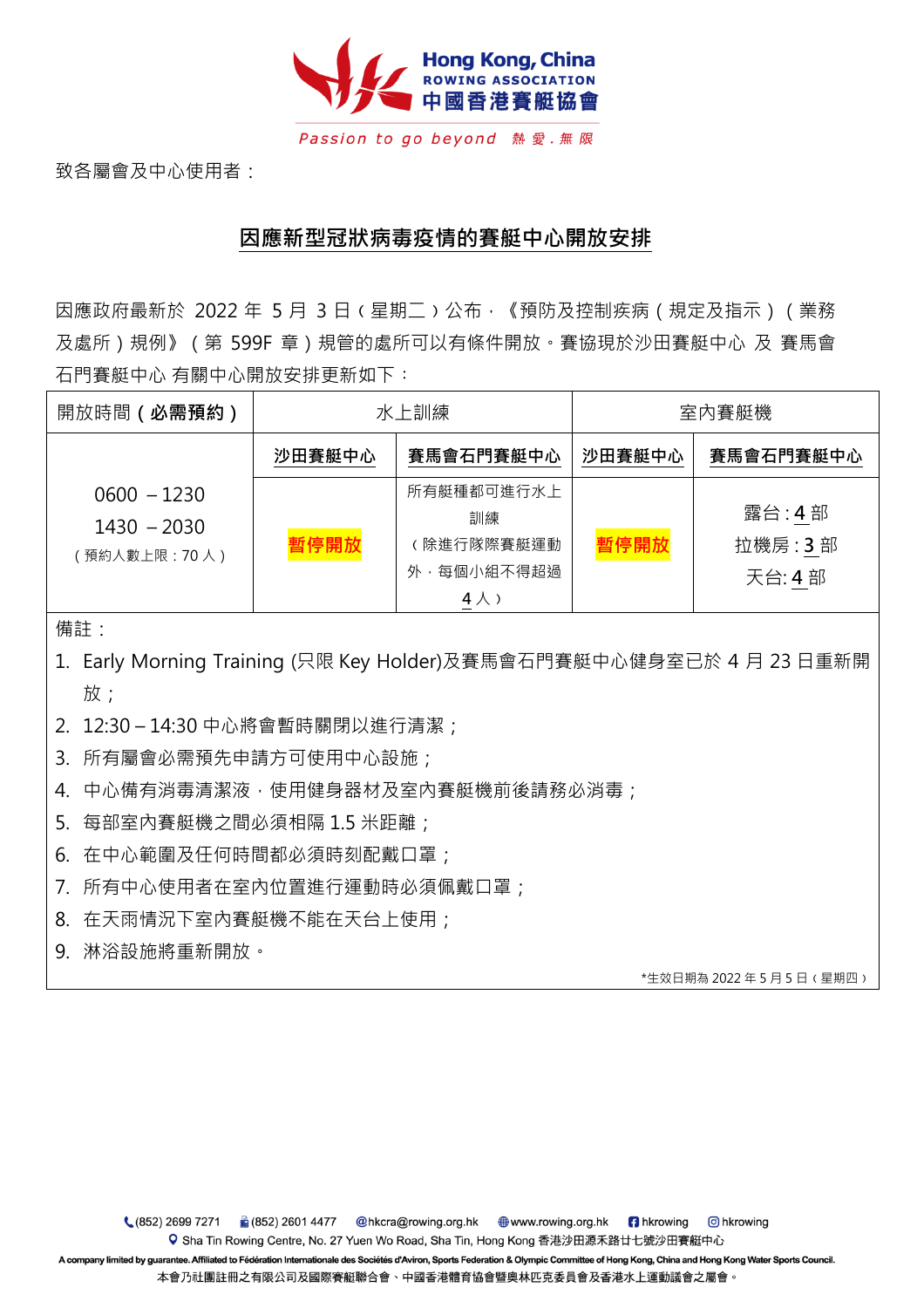

Passion to go beyond 熱愛.無限

預約方法

1. 任何水上及室內賽艇機預約訓練將透過 Google 表格進行預約;

2. 賽協將通知開放預約時間, 截止預約時間: 訓練前三日下午 3 時 (適用於星期一至星期日), 夜間訓練則為前七日下午 3 時 (適用於星期一至星期五);

3. 如某時段訓練人數超過上限,將會以先到先得形式作出決定;

4. 屬會如臨時需要減少訓練人數,則必須於以電郵通知賽協職員,並以回覆作實方可生效;

5. 為更有效運用訓練名額,如屬會於預約時段內缺席人數達到所預約的總人數 20%, 賽協將考 慮暫停有關屬會的訓練申請一星期;

6. 中心使用者必需遵守「疫苗通行證」及政府相應(《預防及控制疾病(規定及指示)(業務 及處所)規例》(第599F 章))的措施;

7. 任何進入中心人士必需為有效會員或中心使用者;

8. 賽協保留最終安排使用賽艇中心的權利。

賽協將繼續密切留意有關政府部門對疫情最新發展情況,從而作出相應的措施。在此困難時 刻,希望各位能體諒及導守上述指引,並通知你相識的中心使用者,共同保持警惕,攜手對抗 疫情。

如對上述安排有任何問題,請致電 2699-7271 與職員聯絡。

感謝您的關注及合作。



中國香港賽艇協會 2022 年 5 月 4 日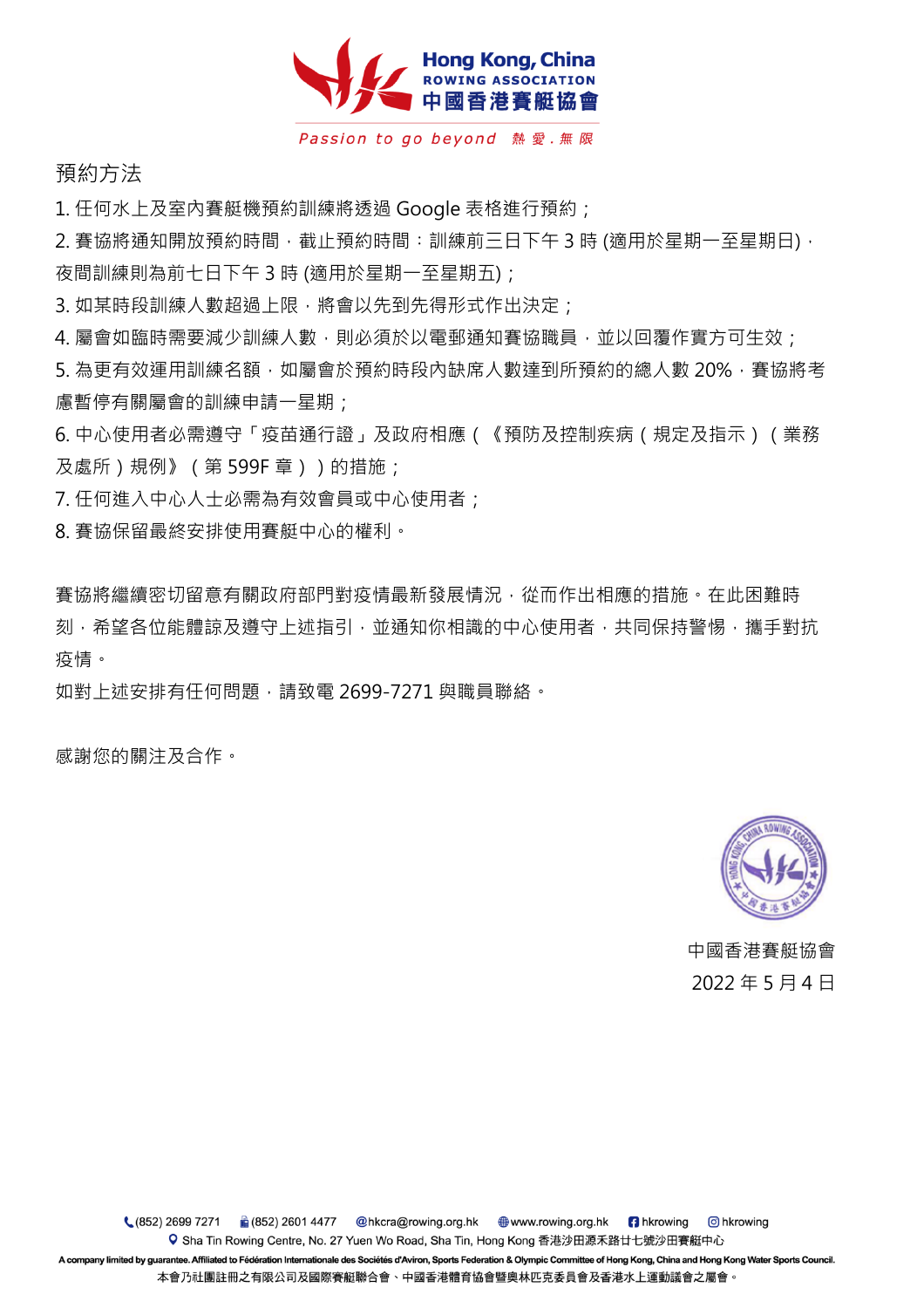

4 May 2022

Dear All affiliated Clubs and Centre Users,

## **Opening Arrangements of Rowing Centres under the COVID-19 Pandemic**

In view of the Government's recent announcement on 3 May 2022 (Tuesday), some premises regulated under the Prevention and Control of Disease (Requirements and Directions) (Business and Premises) Regulation (Cap. 599F) can be re-opened. Hence, the Association will update the measures for accessing the rowing centres at Sha Tin Rowing Centre (STRC) and Jockey Club Shek Mun Rowing Centre (JCSMRC) as follows: -

| Opening Hour<br>(Advance Booking is required)                       | <b>Water Training</b> |                                                                                                                                               | <b>Indoor Rowing Machine</b> |                                                                  |  |
|---------------------------------------------------------------------|-----------------------|-----------------------------------------------------------------------------------------------------------------------------------------------|------------------------------|------------------------------------------------------------------|--|
|                                                                     | <b>STRC</b>           | <b>JCSMRC</b>                                                                                                                                 | <b>STRC</b>                  | <b>JCSMRC</b>                                                    |  |
| $0600 - 1230$<br>$1430 - 2030$<br>(Maximum Capacity: 70<br>Persons) | <b>Closed</b>         | All type of rowing boats is<br>permitted (except<br>conducting team water<br>rowing, there should not be<br>more than 4 persons per<br>group) | <b>Closed</b>                | Balcony: 4 Machines<br>Ergo Room: 3 Machines<br>Roof: 4 Machines |  |

Remarks:

- 1. Early Morning Training (Key Holder ONLY) and Gym room re-opened on 23<sup>rd</sup> April
- 2. 12:30 14:30 will be closed for cleaning
- 3. Advance Booking is required for using any Centres facilities
- 4. Disinfection liquid is provided and please clean the gym and Ergos before and after use
- 5. There must be a distance of 1.5 meters or more between Ergos
- 6. Centre Users must wear masks surgical at all time
- 7. All centre users must wear masks when doing exercise at indoor area
- 8. Indoor Rowing Machines cannot be used at roof top in case of raining
- 9. Shower will be available

\*Effective on 5<sup>th</sup> May 2022

€ (852) 2699 7271 ■ (852) 2601 4477 @hkcra@rowing.org.hk  www.rowing.org.hk **n** hkrowing C hkrowing Q Sha Tin Rowing Centre, No. 27 Yuen Wo Road, Sha Tin, Hong Kong 香港沙田源禾路廿七號沙田賽艇中心 A company limited by guarantee. Affiliated to Fédération Internationale des Sociétés d'Aviron, Sports Federation & Olympic Committee of Hong Kong, China and Hong Kong Water Sports Council. 本會乃社團註冊之有限公司及國際賽艇聯合會、中國香港體育協會暨奧林匹克委員會及香港水上運動議會之屬會。